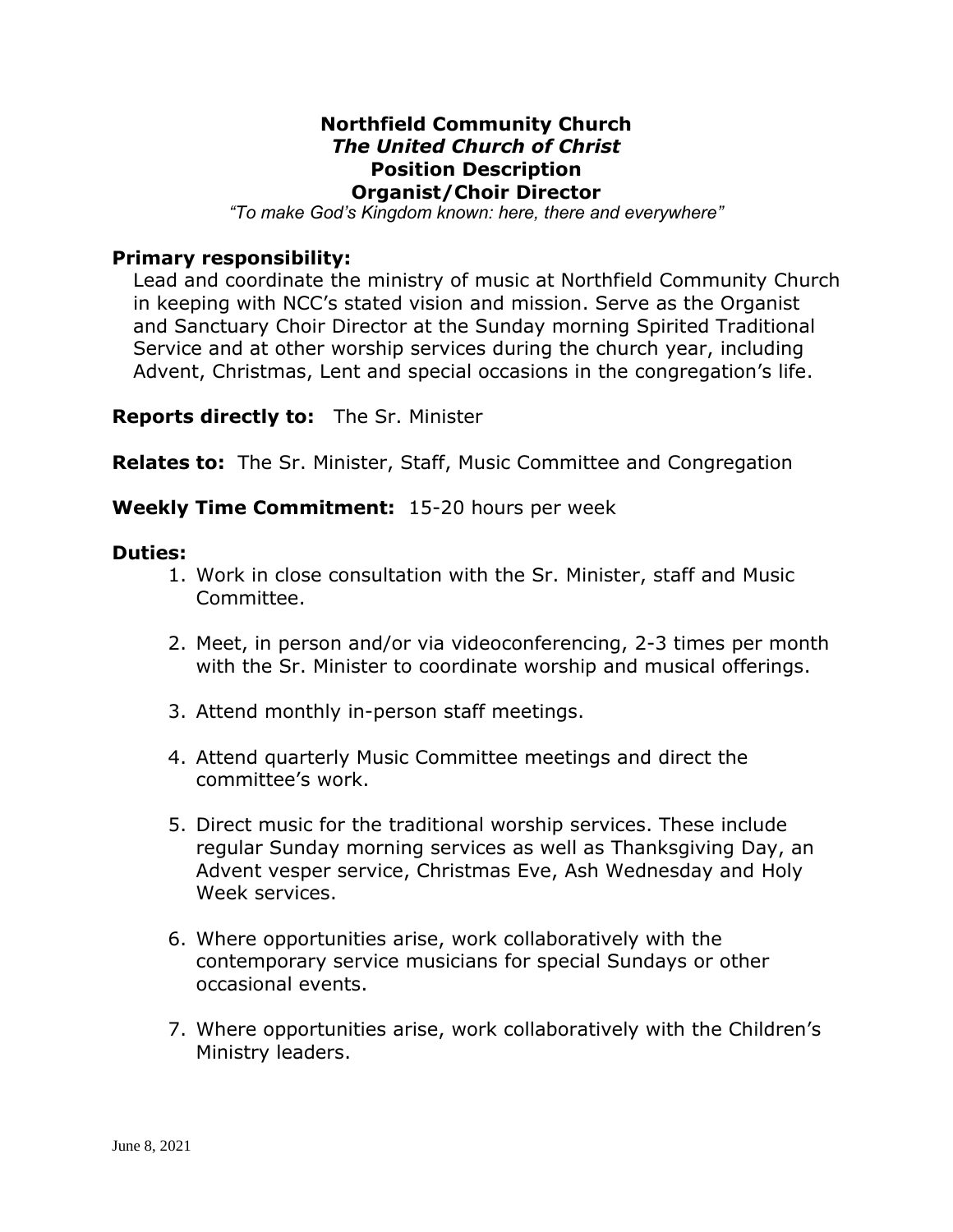- 8. Plan and order choral and instrumental music for the Sanctuary Choir and Handbell Choir.
- 9. Direct the Sanctuary and Handbell Choirs
- 10. Rehearse and prepare choirs, vocalists and instrumentalists. The Sanctuary Choir normally rehearses on Sunday mornings and one night each week for 60 minutes. The Handbell Choir plays 6-8 times per year and rehearses for 60 minutes the week before playing.
- 11. Audition, hire, supervise and direct the paid sections leaders for the Spirited Traditional Worship Service.
- 12. Arrange for soloists, ensembles, instrumentalists and guest Musicians as appropriate for the liturgical season and throughout the year.
- 13. Provide for, and oversee, the maintenance and care of the sanctuary and chapel pipe organs, the sanctuary harpsichord, the hand bells, timpani and choir room and sanctuary pianos.
- 14. Direct the work of the Music Librarian
- 15. Serve as organist/pianist at Sanctuary choir rehearsals and worship services.
- 16. As time permits, assist the Music Committee as it promotes and/or provides musical experiences. These may include, but are not limited to recitals, special concerts and choir presentations.
- 17. Attend professional events for program and personal development.
- 18. Provide articles for the church website and newsletter as well as music information for the weekly worship bulletins.
- 19. On a stipend basis, serve as organist and/or pianist at weddings and funerals as available. If unavailable, arrange for a substitute. Fees for weddings and funerals are set by the Director of Music and Organist.
- 20. Serve as the primary resource for music ministry at Northfield Community Church.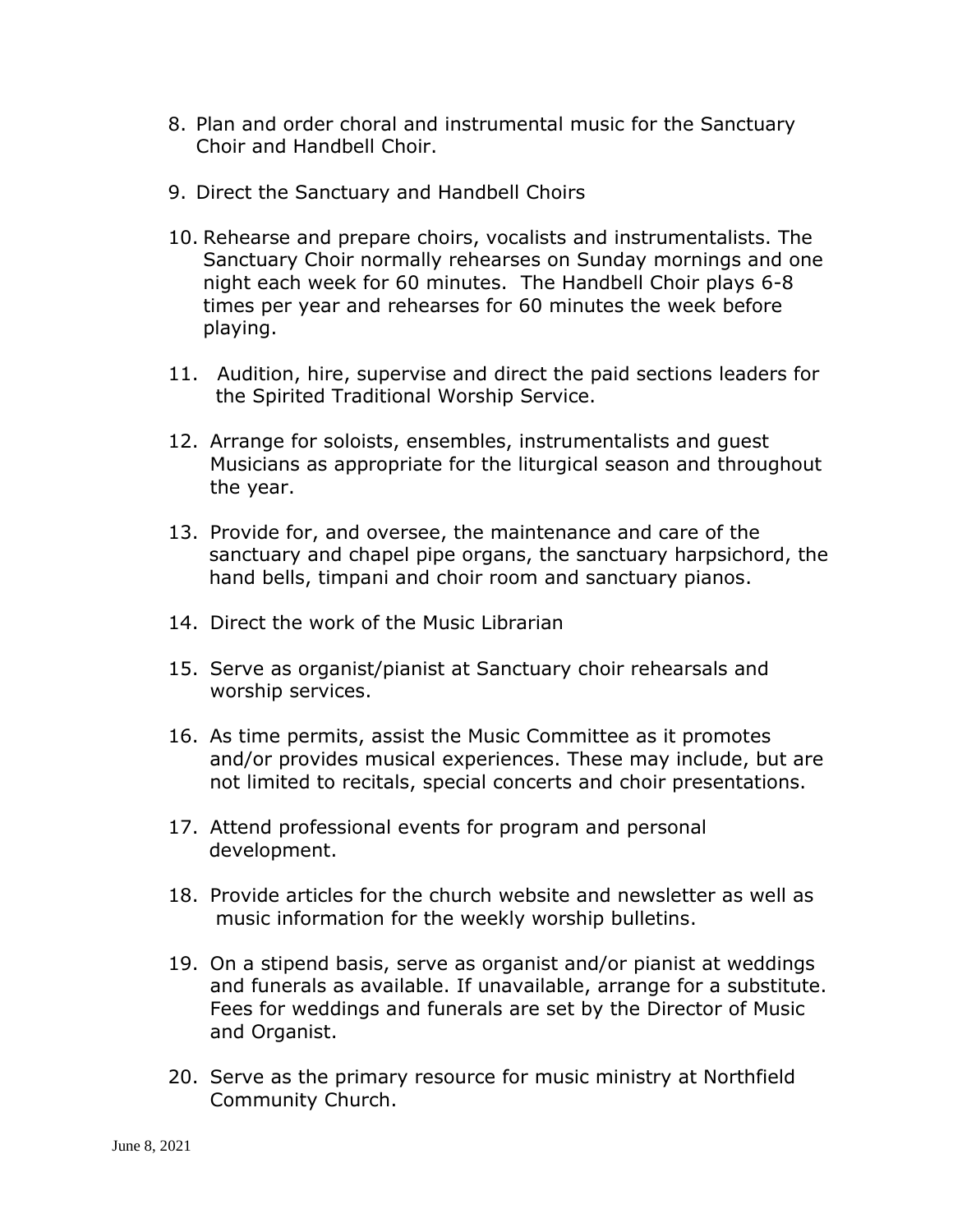**Teaching:** Teaching private lessons in organ, piano, voice or other instruments in the church facilities is at the discretion of the Director of Music and Organist and is encouraged and supported by the congregation.

## **Benefits and Resources:**

- 1. **PTO/Vacation:** The Director of Music and Organist receives four weeks of paid vacation annually, including four complete weeks of weekday and weekend responsibilities, after providing adequate notice to the Sr. Minister. It is assumed that paid time off will be scheduled given appropriate consideration to the church calendar. The Director of Music and Organist will schedule substitutes for the weeks away.
- **2. Professional Development:** The Director of Music and Organist receives one complete week of leave for continuing education, including one Sunday, after providing adequate notice to the Sr. Minister. It is assumed that continuing education time will be scheduled given appropriate consideration to the church calendar. \$500 per year is set aside for professional development/continuing education.
- 3. **Administrative Assistance:** In addition to the Music Librarian, the Church Administrator is available to assist with email correspondence, ordering materials and other administrative tasks.
- 4. **An annual budget** is provided to pay for purchasing sheet music, hiring singers and instrumentalists and maintaining the church instruments.

# **Good Faith Relationships:**

NCC recognizes that ministry in the local church is both rewarding and demanding. The staff team, Personnel Committee and Council are committed to keeping open channels of communication and to speaking the truth with love in order that we might build up the body of Christ. This requires relationships of trust and mutual respect. Such relationships depend on staff and laity being principle-centered and being dedicated to a Christ's ministry of reconciliation, healing, love and justice. It also requires that every leader – pastor and lay - support and strive to fulfill the vision of the church to be "an oasis of grace" where the gospel is discerned, celebrated and lived in our individual and common life.